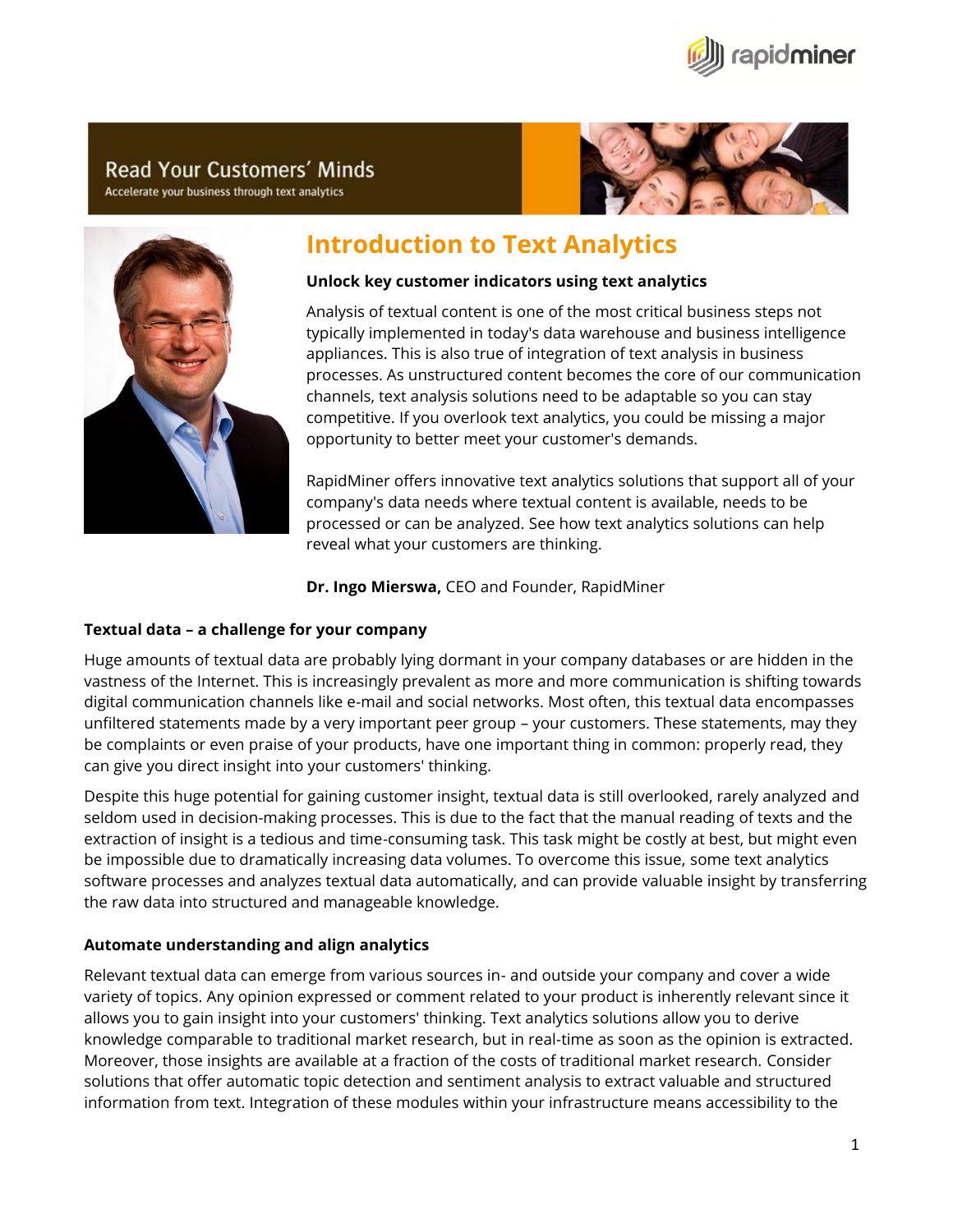

information hidden within your data universe. Look for seamless integration within your data warehouses, co-existence with traditional KPIs and derivation of business intelligence, including customer insights.

#### **Anticipate action through business process integration**

Posts in blogs, forums or social networks may be meant for a specific small community of people. The content however may get virally amplified and can flood the Internet in a matter of moments. Customers who send a complaint one day may be ready to quit your services the next day. Problems with products described in support tickets could be reported on various news outlets within hours.

Text analytics solutions can scan relevant statements automatically, monitoring complaints and support ticketing systems. Protect your company by providing added insurance against marketing catastrophes. The combination of text analysis with predictive modeling and forecasting lets you anticipate issues and act before it is too late and before you are forced in reaction mode, which comes with a higher price tag.

#### **Route communication and save overhead**

The more successful your business is, and the more customers you have, the more you interact with your customer community. But this success comes at a cost because of the increased level of communication necessary to be efficient and react in a timely manner. Wouldn't you like to reduce the amount of emails that need to be manually read to 20 percent? Or reduce the number of times an email needs to be reviewed until it reaches the right expert? Look for automatic text categorization to support email routing and send support tickets to the appropriate recipients. Real-time processing reduces latencies to a minimum. Not only can you save time and money but the customer experience will be improved.

#### **Evaluate content, target communications, control impact**

Without a doubt, the volume of content exchanged between you and your customers will continue to increase in the coming years, yet it is unlikely the quality of this transmitted content will improve. With text analytics the gap between high volume and poor quality can be closed. You do not need to waste time manually reading and evaluating content. Going forward, you will only read what is relevant to your business. Are you thinking of your customers and leads as well? Maybe you have subscribers that might be bothered by potentially irrelevant information sent by your organization? Text Analytics allows you to learn what is relevant to each of your subscribers and to send only the content that interests them. This means true targeted communication, with you in control of the impact.

#### **Recommendations**

- If text analytics serves a strategic purpose in your organization, create a centralized program to enable an efficient and coordinated approach to implementation.
- If text analytics are only for specific tactical purposes look for niche, "best-of-breed" vendors to support different use cases rather than trying to find products that can solve all problems or attempting to force unsuitable products do things they aren't meant to do.
- Acquire the necessary skills for the effective deployment of text analytics and assign people trained in the use of these technologies.
- Combine text analytics and Business intelligence tools for even larger benefits such as hybrid analytics.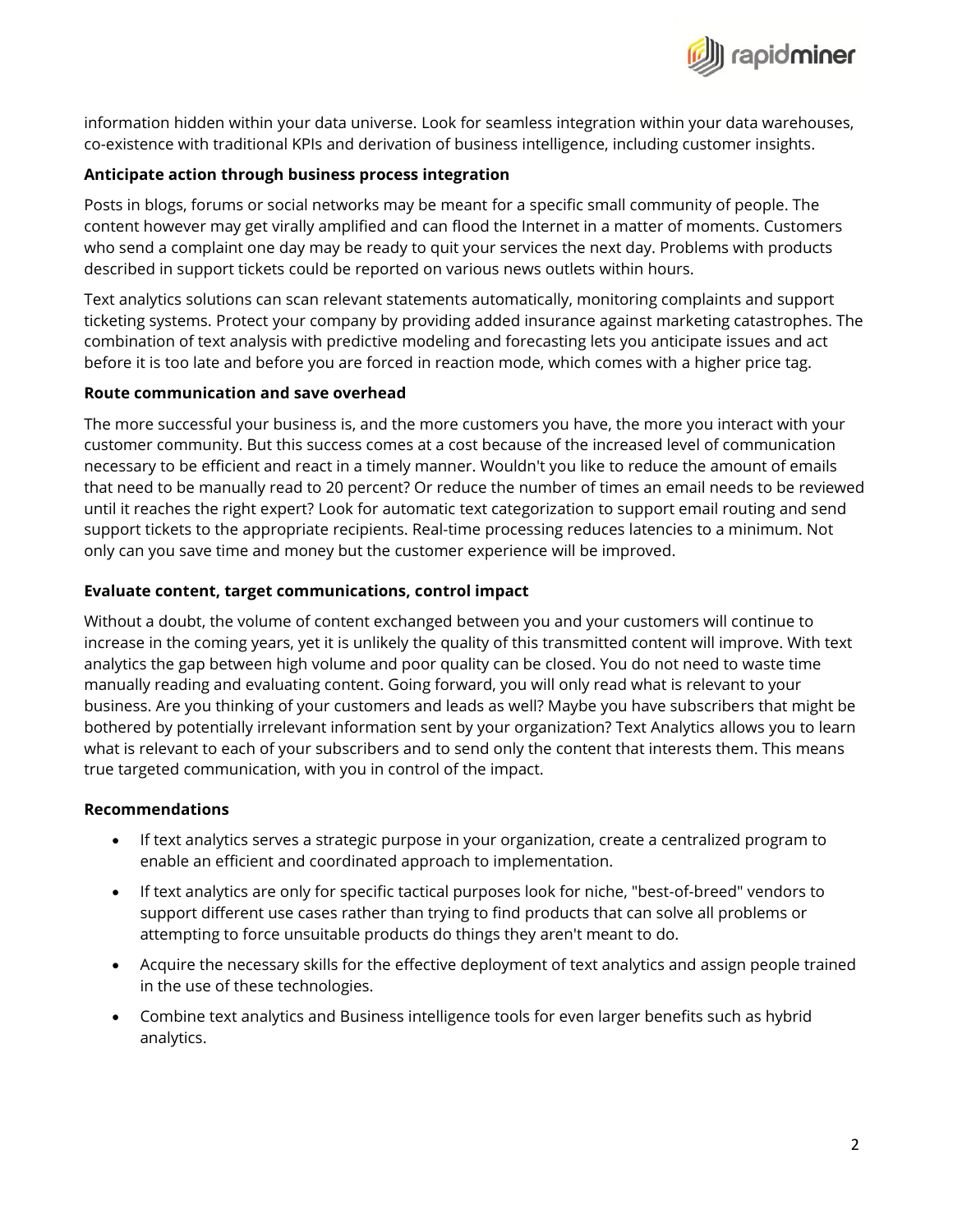

# **GfK uses RapidMiner solutions for the analysis of Internet and social media text**

*Enterprise: GfK Marktforschung, digital research department Branch of industry: Market research*

#### **Situation**

The GfK group is one of the leading market research enterprises worldwide, operates in more than 100 countries and with more than 11,000 employees. GfK provides services for all major consumer goods, pharmaceutical, media and service markets. These services are divided into two sectors: Consumer Choices and Consumer Experiences. Consumer Choices supplies data reflecting consumer decisions and activities. Consumer Experiences is concerned with consumer behavior and attitudes and how people perceive and experience the world.

Since the Internet is playing an ever greater role in the business life of today, the collection and analysis of complex online data are becoming increasingly important. Online market research in terms of surveys carried out over the internet has existed since the 1990s. Now the Internet itself is being surveyed – and the subject is the traces of communication left behind on it by users, e.g. in the form of comments within a forum for a certain brand, enterprise etc. In order to benefit from this unstructured information, the data needs to be categorized, using, for example, sentiment analysis, which collects sentiments and opinions expressed on the internet.

GfK acknowledges the increasing significance of information on the Internet and entrusted the digital research department with the evaluation of this data. This requires text data be collected from the Web or from surveys and evaluated. Taking a wide variety of data sources into account, pages on the Internet need to be searched (crawled) and content extracted and analyzed. On the basis of this data analysis, reliable statements should then be possible e.g. concerning the attitude of Internet users towards certain products. An

**"We looked at a number of other products on the market, but none were as able as RapidMiner to meet the requirements for flexible and sometimes short-notice use with reliable support."**

Thomas Eggebrecht senior IT specialist at GfK Marktforschung

**"Thanks to the simple handling, the low software and hardware requirements, the ease of integration and last but not least the possibility of worldwide collaboration, we are optimally equipped to process more or less any request quickly and competently following web content analyses."**

Thomas Eggebrecht senior IT specialist at GfK Marktforschung

adequate analysis solution was sought in order to cope with the increasing amount of texts from online sources.

#### **Challenge**

The digital research department knew exactly what it was looking for -- an analysis solution for evaluating Web content. The solution needed to offer machine-based learning, e.g. in the form of automatic text categorization. A generic solution with high adaptability and reusability was sought, one which could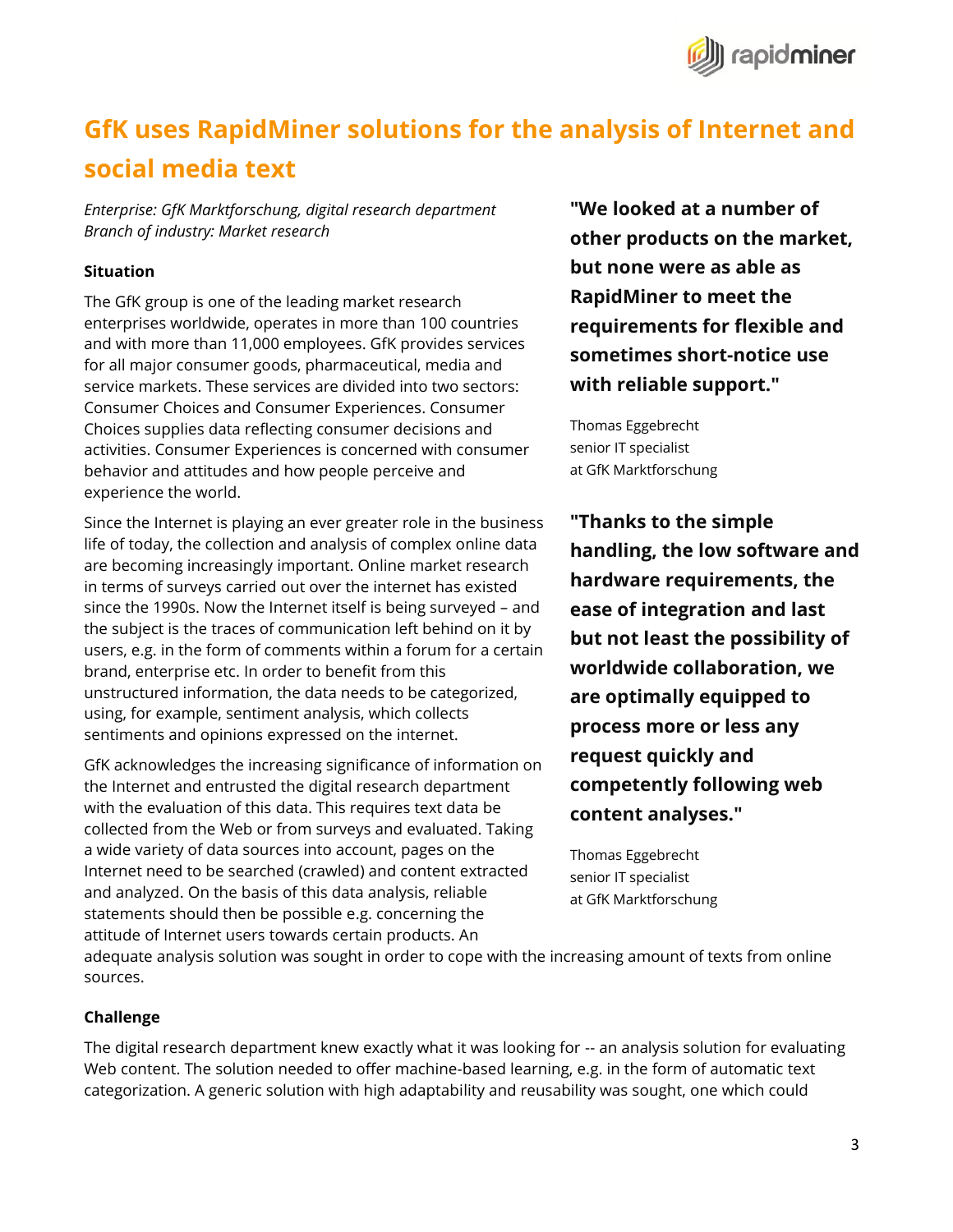

perform an indicative evaluation of the information found in user generated content (UGC). Moreover, the requested data had to be accurately extracted from unstructured information found on websites and given the necessary meta data (e.g. publication date). Data analysis from social media sources plays an ever increasing role

The solution needed an intuitive interface, since different groups of employees with varying levels of knowledge (IT specialists, research consultants or analysts) had to be able to use it. Speedy computation of large quantities of data had to be possible on "small" laptops. The uncomplicated exchange of analysis processes between employees had to be ensured. The processing of typical data formats from market research (SPSS, MS-Office, ASCII, txt) and the integration with SQL databases was also essential.

## **Solution**

After a thorough market evaluation, GfK picked RapidMiner Studio. As time went on, even more enormous volumes of data needed to be evaluated, so GfK added RapidMiner Server, a high-performance analysis server. This provides greater ease of integration and interactive visualizations as well as higher performance. The possibility of replication and reusability was a decisive factor for choosing RapidMiner. Other products that had previously been considered were ultimately rejected for cost reasons or due to restrictions in functionality, a lack of support or insufficient system openness.

Used together with RapidMiner Server, RapidMiner Studio also functions as a kind of user interface: users access RapidMiner Server via RapidMiner Studio, and analysis processes then run 24 hours a day in the background so that performance is not compromised and a high number of simultaneous users can be served. RapidMiner Server enables the use of much more powerful hardware and more working memory thanks to a client-server architecture, makes collaboration possible and improves collective working. Since the files are stored on the server in the repository, other users can work on the data and you are spared the hassle of transferring them from one computer to the other using a USB stick (as was still the case with the local version of RapidMiner Studio). Otherwise the high volume of data could hardly be coped with.

RapidMiner Studio scored points with its simple user interface, reasonable price and comprehensive support. The fact it is an open source solution was an important factor from the beginning. For this means temporary users such as external suppliers or temps can use the system without a license and at short notice.

"The open source thought was important when choosing a high-performance and equally cost-efficient data analysis solution,"points out Thomas Eggebrecht, senior IT specialist (head of programming) at GfK Marktforschung. "We looked at a number of other products on the market, but none were as able as RapidMiner to meet the requirements for flexible and sometimes short-notice use with reliable support."

Another advantage of RapidMiner Studio is the high degree of flexibility: The solution runs on all systems thanks to Java, and the exchange of analysis processes between employees is ensured by way of XML files. There is a simple update mechanism and processes can be executed by script both under Linux and under Windows. With its openness, the solution can also be extended at any time to include its own plugins or operators at the open source Java API. What is more, all usual file formats in market research are supported. RapidMiner Server also offers the unsupervised and job-controlled running of long-lasting processes on a server. Since a virtually unlimited number of users can access the data via the analysis server, work between several persons on a project is made easier and data is exchanged via a remote repository. Using the RapidMiner solution does not make any special demands on the hardware or software either, since a normal Linux server with Java RE is used and so no complicated installation routines or root rights are necessary.